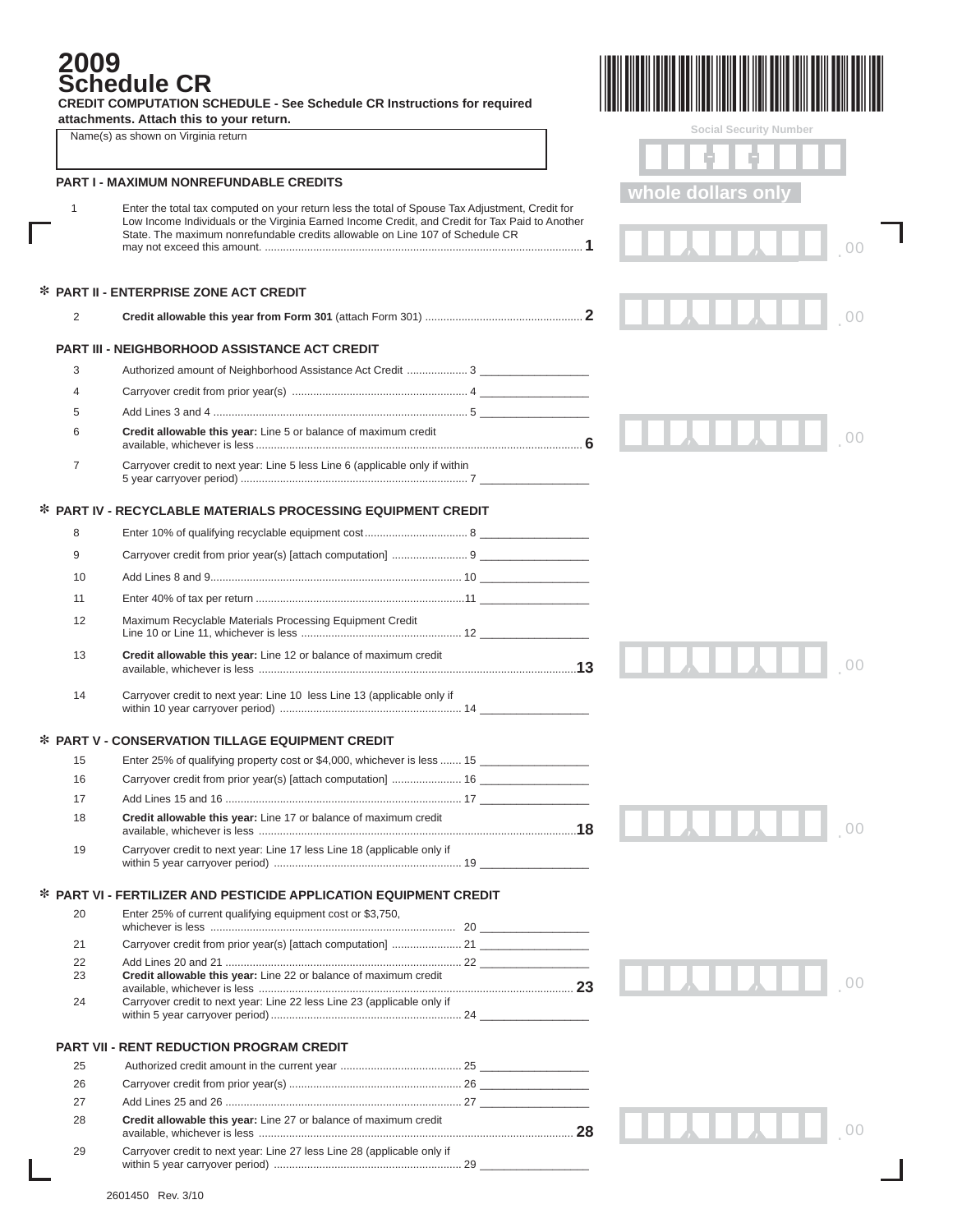Schedule CR (2009) Page 2 - See Page 6 for required attachments.

L

Name(s) as shown on Virginia return<br>Name(s) as shown on Virginia return<br>
Name(s) as shown on Virginia return<br>
Social Security Number<br>
Social Security Number<br>
Social Security Number<br>
Social Security Number<br>
Social Security

 $\blacksquare$ 

|     | <b>* PART VIII - CLEAN-FUEL VEHICLE AND VEHICLE EMISSIONS TESTING EQUIPMENT CREDITS</b>                                                  |  |                  |
|-----|------------------------------------------------------------------------------------------------------------------------------------------|--|------------------|
|     | Clean-Fuel Vehicle and Qualified Electric Vehicle Credit                                                                                 |  |                  |
| 30  |                                                                                                                                          |  |                  |
| 31  | Carryover credit from prior year(s) [attach computation]  31                                                                             |  |                  |
|     |                                                                                                                                          |  |                  |
| 32  |                                                                                                                                          |  |                  |
| 33  |                                                                                                                                          |  |                  |
| 34  | Carryover credit to next year: Line 32 less Line 33 (applicable only if                                                                  |  |                  |
|     |                                                                                                                                          |  |                  |
|     | Vehicle emissions testing equipment credit                                                                                               |  |                  |
| 35  | Enter 20% of the purchase or lease price paid during the year for                                                                        |  |                  |
| 36  |                                                                                                                                          |  |                  |
| 37  |                                                                                                                                          |  |                  |
| 38  | Enter the amount from Line 37 or the balance of maximum credit                                                                           |  |                  |
| 39  | Carryover credit to next year; Line 37 less Line 38 (only if within                                                                      |  |                  |
|     | <b>PART IX - MAJOR BUSINESS FACILITY JOB TAX CREDIT</b>                                                                                  |  |                  |
| 40a | Credit amount authorized by the Department of Taxation  40a __________________________                                                   |  |                  |
| 40  | Credit allowable this year: Line 40a or the balance of the maximum                                                                       |  |                  |
| 41  | Carryover credit to next year.                                                                                                           |  |                  |
|     |                                                                                                                                          |  |                  |
|     | <b>PART X - FOREIGN SOURCE RETIREMENT INCOME TAX CREDIT</b>                                                                              |  |                  |
| 42  | Qualifying taxable income on which the tax in the foreign                                                                                |  |                  |
| 43  |                                                                                                                                          |  |                  |
| 44  | Qualifying tax paid to the foreign country.                                                                                              |  |                  |
| 45  |                                                                                                                                          |  |                  |
| 46  | Income percentage. Divide Line 42 by Line 43. Compute to one decimal<br>place, not to exceed 100%. For example, 0.3163 becomes 31.6%  46 |  |                  |
| 47  |                                                                                                                                          |  |                  |
| 48  | Credit allowable this year: Enter the lesser of Line 44 or Line 47,                                                                      |  |                  |
|     |                                                                                                                                          |  | TATTALI .        |
|     | <b>PART XI - HISTORIC REHABILITATION TAX CREDIT</b>                                                                                      |  |                  |
| 49  |                                                                                                                                          |  |                  |
| 50  |                                                                                                                                          |  |                  |
| 51  |                                                                                                                                          |  |                  |
| 52  |                                                                                                                                          |  |                  |
| 53  | Credit allowable this year: Enter the amount from Line 52 or the                                                                         |  | <b>TRATIANIA</b> |
| 54  | Carryover credit to next year: Line 52 less                                                                                              |  |                  |
|     |                                                                                                                                          |  |                  |

**Social Security Number**

ı

- -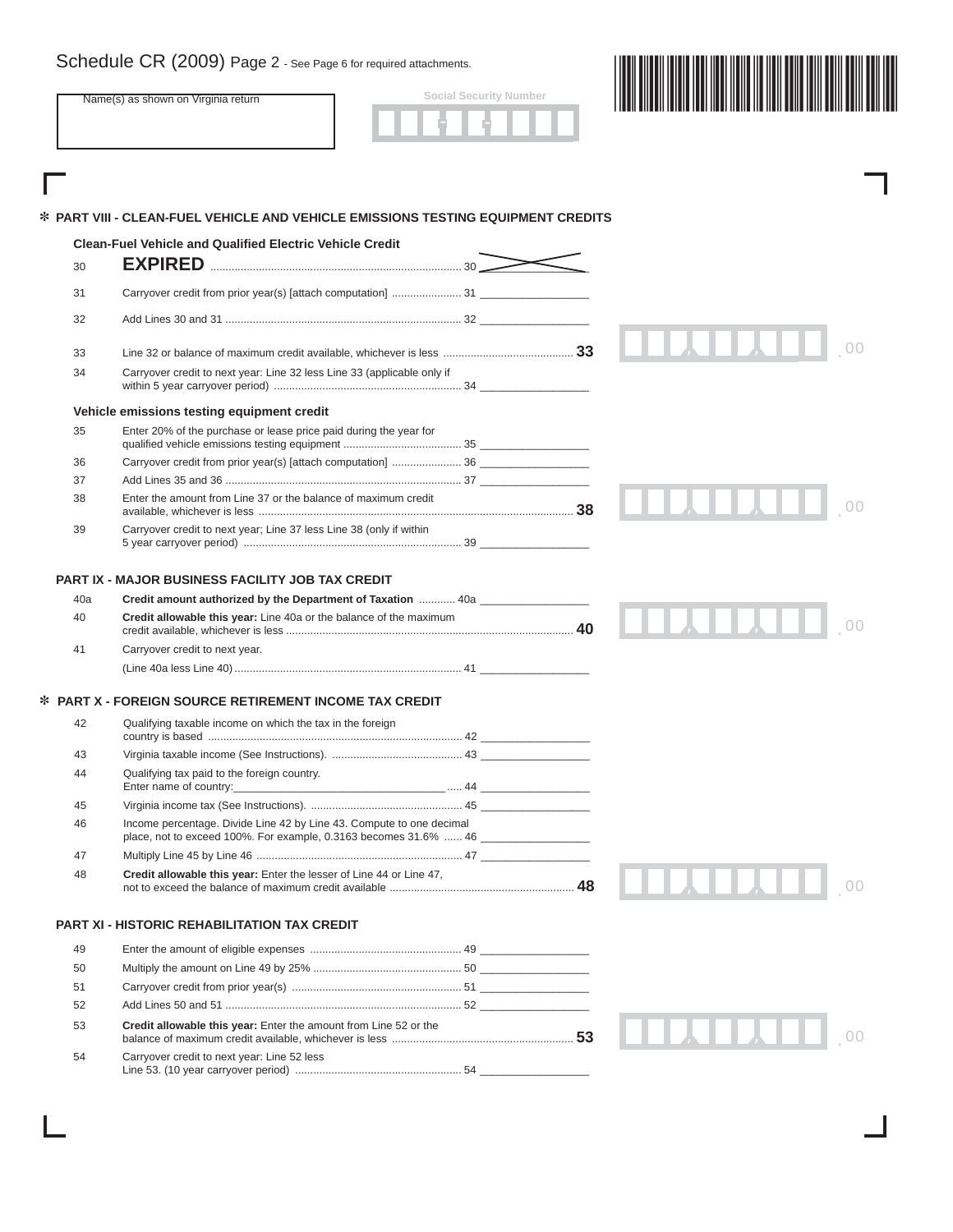## Schedule CR (2009) Page 3 - See Page 6 for required attachments.

 $\overline{\Gamma}$ 



┑

|                 | <b>PART XII - DAY-CARE FACILITY INVESTMENT TAX CREDIT</b>                                                                                             |                     |                                    |
|-----------------|-------------------------------------------------------------------------------------------------------------------------------------------------------|---------------------|------------------------------------|
| 55              |                                                                                                                                                       |                     |                                    |
| 56              |                                                                                                                                                       |                     |                                    |
| 57              |                                                                                                                                                       |                     |                                    |
| 58              | Credit allowable this year: Enter the amount from Line 57 or the                                                                                      |                     |                                    |
| 59              | Carryover credit to next year: Line 57 less Line 58.<br>(3 year carryover period. See instructions for limitations)  59                               |                     |                                    |
|                 |                                                                                                                                                       |                     |                                    |
|                 | PART XIII - LOW-INCOME HOUSING CREDIT                                                                                                                 |                     |                                    |
| 60              |                                                                                                                                                       |                     |                                    |
| 60a             |                                                                                                                                                       |                     |                                    |
| 60 <sub>b</sub> |                                                                                                                                                       |                     |                                    |
| 61              | Credit allowable this year: Enter amount from Line 60b or                                                                                             |                     |                                    |
| 62              | Carryover credit to next year: Line 60b less Line 61                                                                                                  |                     |                                    |
|                 |                                                                                                                                                       |                     |                                    |
| 63              |                                                                                                                                                       |                     |                                    |
| 64              | Carryover credit from prior year(s) [attach computation]  64                                                                                          |                     |                                    |
| 65              |                                                                                                                                                       |                     |                                    |
| 66              | Credit allowable this year: Enter amount from Line 65 or the                                                                                          |                     |                                    |
| 67              | Carryover credit to next year: Line 65 less Line 66                                                                                                   |                     |                                    |
|                 | <b>PART XV - QUALIFIED EQUITY AND SUBORDINATED DEBT INVESTMENTS TAX CREDIT</b>                                                                        |                     |                                    |
|                 | You                                                                                                                                                   | <b>Spouse</b>       |                                    |
| 68              | Credit amount authorized by the                                                                                                                       |                     |                                    |
| 69              |                                                                                                                                                       |                     |                                    |
| 70              |                                                                                                                                                       |                     |                                    |
| 71              | Credit allowable this year: Enter the amount from Line 70A and/or 70B or the<br>balance of maximum credit available, whichever is less (not to exceed |                     |                                    |
|                 | Be sure to claim the proper credit on the total lines                                                                                                 |                     |                                    |
|                 |                                                                                                                                                       |                     |                                    |
| 72              | Carryover credit to next year: Line 70                                                                                                                | Spouse's credit 71B | 00<br><u> La La La La La La La</u> |
|                 |                                                                                                                                                       |                     |                                    |
| 73              | <b>PART XVI - WORKER RETRAINING TAX CREDIT</b><br>Enter amount of Worker Retraining Tax Credit authorized by the                                      |                     |                                    |
|                 |                                                                                                                                                       |                     |                                    |
| 74              |                                                                                                                                                       |                     |                                    |
| 75              |                                                                                                                                                       |                     |                                    |
| 76              | Credit allowable this year: Enter the amount from Line 75 or the                                                                                      |                     |                                    |
| 77              | Carryover credit to next year: Line 75 less Line 76                                                                                                   |                     |                                    |
| 78              | Enter 50% of the purchase price paid during the taxable year for equip-<br>ment used exclusively for burning waste motor oil at your facility  78     |                     |                                    |

**Social Security Number**

- -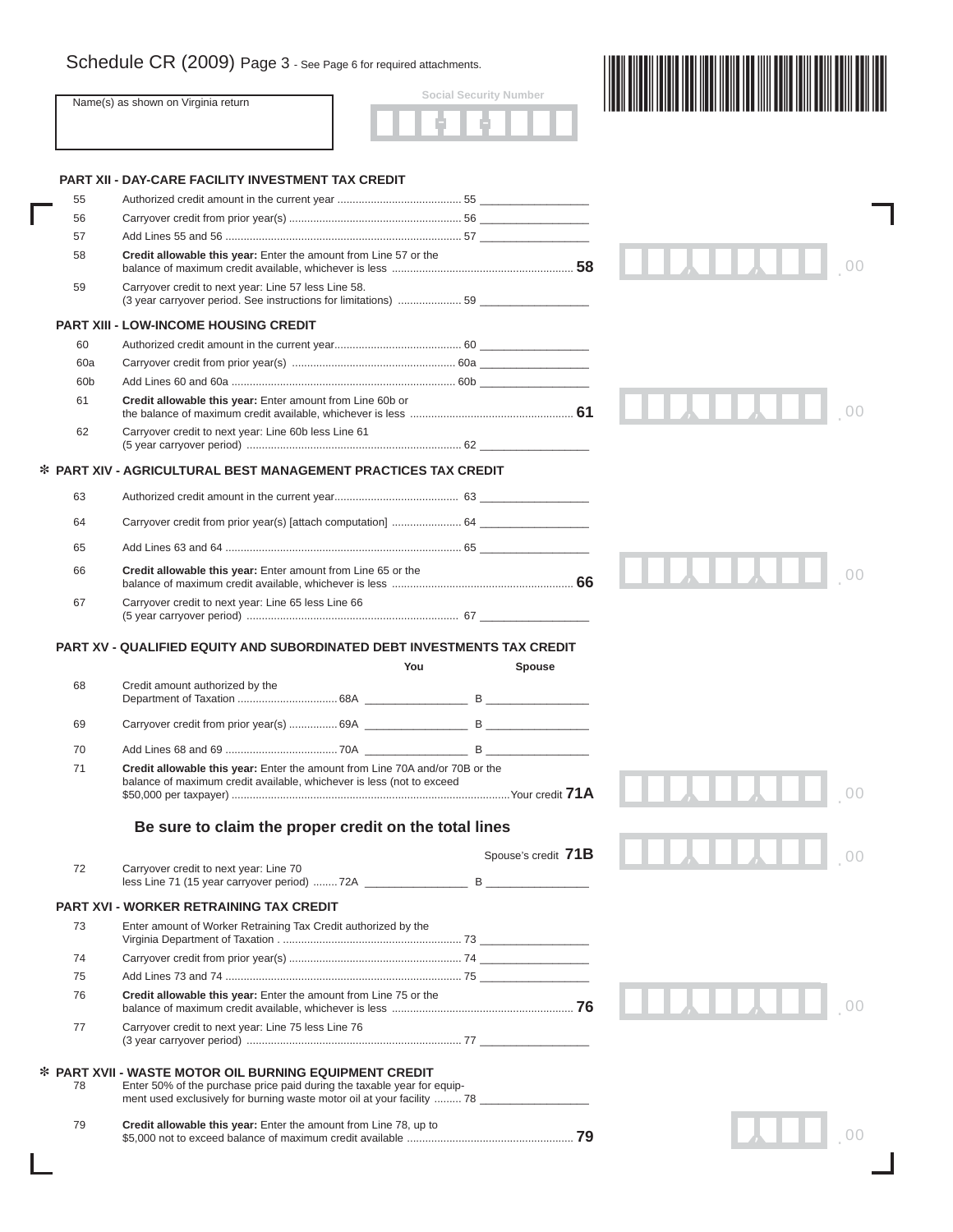



**Months Covered**

## **PART XVIII - CREDIT FOR PURCHASE OF LONG-TERM CARE INSURANCE**

**\***

Г

|            | Enter the date policy was issued to you. Issue date must be                                                                                                                                                                             |  |                        |  |
|------------|-----------------------------------------------------------------------------------------------------------------------------------------------------------------------------------------------------------------------------------------|--|------------------------|--|
|            | Enter the date policy was issued to your spouse. Issue date must be                                                                                                                                                                     |  |                        |  |
| 80         | If the policy for which you are claiming the credit was purchased prior to 1/01/09,<br>enter the amount of the premiums paid for the first 12 months of coverage.<br>If the policy was purchased on or after 1/1/09, skip to line 81 80 |  |                        |  |
| 80a        |                                                                                                                                                                                                                                         |  |                        |  |
| 80b<br>80c | Enter total amount of credits claimed for this policy in prior years  80b<br>Subtract Line 80b from Line 80a. This is the maximum amount of credit<br>that you may claim for 2009. If Line 80b is equal to Line 80a, you may            |  |                        |  |
| 81         |                                                                                                                                                                                                                                         |  |                        |  |
| 81a        |                                                                                                                                                                                                                                         |  |                        |  |
| 81b        | Enter the amount from Line 80c (if completed) or line 81a,                                                                                                                                                                              |  |                        |  |
| 81c        | Enter carryover from prior year(s) [attach computation] 81c                                                                                                                                                                             |  |                        |  |
| 82         |                                                                                                                                                                                                                                         |  |                        |  |
| 83         | Credit allowable this year: Enter the amount from Line 82 or the                                                                                                                                                                        |  |                        |  |
| 84         | Carryover credit to next year: Line 82 minus                                                                                                                                                                                            |  |                        |  |
|            | PART XIX - BIODIESEL AND GREEN DIESEL FUELS TAX CREDIT                                                                                                                                                                                  |  |                        |  |
| 85         | Enter the amount of biodiesel and green diesel fuels tax<br>authorized by the Virginia Department of Taxation or the                                                                                                                    |  |                        |  |
| 86         |                                                                                                                                                                                                                                         |  |                        |  |
| 87a        |                                                                                                                                                                                                                                         |  |                        |  |
| 87b        | Enter the total credit transferred to others in the current year  87b                                                                                                                                                                   |  |                        |  |
| 87c<br>88  | Credit allowable this year: Enter the amount from Line 87c                                                                                                                                                                              |  |                        |  |
| 89         | Carryover credit to next year: Line 87c less Line 88                                                                                                                                                                                    |  |                        |  |
|            |                                                                                                                                                                                                                                         |  |                        |  |
|            | PART XX - LIVABLE HOME TAX CREDIT (formerly Home Accessibility Credit)                                                                                                                                                                  |  |                        |  |
| 90         | Enter the amount of the Livable Home Tax Credit authorized<br>by the Department of Housing and Community Development  90                                                                                                                |  |                        |  |
| 91         |                                                                                                                                                                                                                                         |  |                        |  |
| 92         |                                                                                                                                                                                                                                         |  |                        |  |
| 93         | Credit allowable this year: Enter the amount from Line 92                                                                                                                                                                               |  |                        |  |
| 94         | Carryover credit to next year: Line 92 less Line 93                                                                                                                                                                                     |  |                        |  |
|            | PART XXI - RIPARIAN WATERWAY BUFFER TAX CREDIT                                                                                                                                                                                          |  |                        |  |
| 95         | Enter the amount of Riparian Waterway Buffer Tax Credit                                                                                                                                                                                 |  |                        |  |
| 96         |                                                                                                                                                                                                                                         |  |                        |  |
| 97         |                                                                                                                                                                                                                                         |  |                        |  |
| 98         | Credit allowable this year: Enter the amount from Line 97                                                                                                                                                                               |  | <b>FELIX FELIX FEL</b> |  |
| 99         | Carryover credit to next year: Line 97 less Line 98                                                                                                                                                                                     |  |                        |  |
|            |                                                                                                                                                                                                                                         |  |                        |  |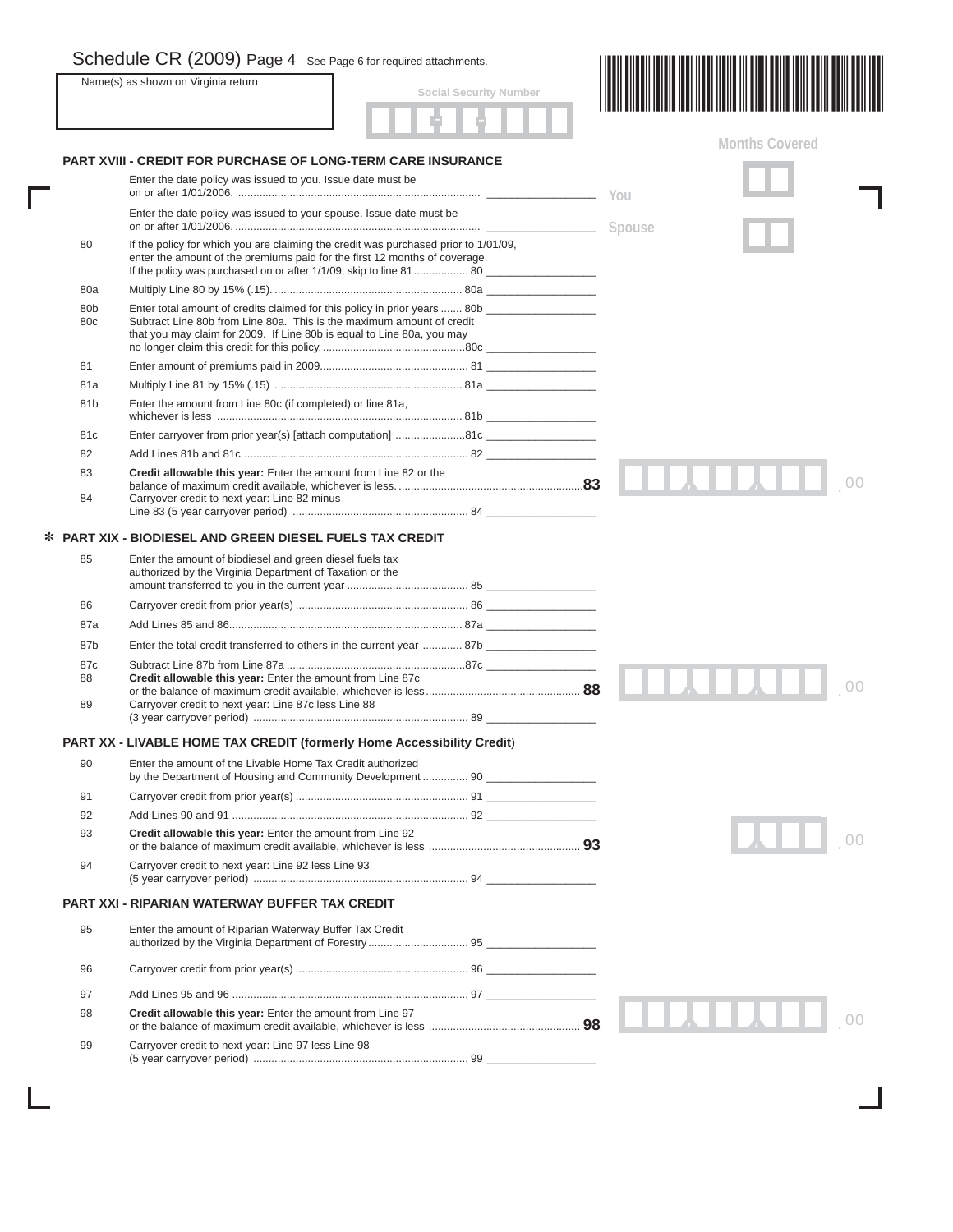| Schedule CR (2009) Page 5 - See Page 6 for required attachments.<br>Name(s) as shown on Virginia return<br><b>Social Security Number</b> |                                                                                                                                                                   |     |                      |  |  |
|------------------------------------------------------------------------------------------------------------------------------------------|-------------------------------------------------------------------------------------------------------------------------------------------------------------------|-----|----------------------|--|--|
|                                                                                                                                          |                                                                                                                                                                   |     |                      |  |  |
|                                                                                                                                          |                                                                                                                                                                   |     |                      |  |  |
|                                                                                                                                          | <b>PART XXII - LAND PRESERVATION TAX CREDIT</b>                                                                                                                   | You | <b>Spouse</b>        |  |  |
| 100                                                                                                                                      | Credit amount authorized in the                                                                                                                                   |     |                      |  |  |
|                                                                                                                                          |                                                                                                                                                                   |     |                      |  |  |
| 101                                                                                                                                      |                                                                                                                                                                   |     |                      |  |  |
| 101a                                                                                                                                     |                                                                                                                                                                   |     |                      |  |  |
| 101b                                                                                                                                     | Total credit transferred to others in                                                                                                                             |     |                      |  |  |
|                                                                                                                                          |                                                                                                                                                                   |     |                      |  |  |
| 102                                                                                                                                      |                                                                                                                                                                   |     |                      |  |  |
| 103                                                                                                                                      | Credit allowable this year: Enter the amount from Line 102A and/or 102B<br>or the balance of maximum credit available, whichever is less                          |     |                      |  |  |
|                                                                                                                                          | Be sure to claim the proper credit on the total lines                                                                                                             |     |                      |  |  |
|                                                                                                                                          |                                                                                                                                                                   |     | Spouse's credit 103B |  |  |
| 104                                                                                                                                      | Carryover credit to next year: Line 102 less                                                                                                                      |     |                      |  |  |
|                                                                                                                                          | <b>PART XXIII - POLITICAL CONTRIBUTIONS CREDIT</b>                                                                                                                |     |                      |  |  |
| 105a                                                                                                                                     | Enter 50% of the amount of eligible political contributions. Credit is<br>limited to \$25 for individuals or \$50 for married filing jointly  105a ______________ |     |                      |  |  |
| 105b                                                                                                                                     | Credit allowable this year: Enter the amount from Line 105a                                                                                                       |     |                      |  |  |
|                                                                                                                                          | <b>PART XXIV - RESERVED FOR FUTURE USE</b>                                                                                                                        |     |                      |  |  |
| 106                                                                                                                                      |                                                                                                                                                                   |     |                      |  |  |
|                                                                                                                                          |                                                                                                                                                                   |     |                      |  |  |
| 107                                                                                                                                      | <b>PART XXV - TOTAL NONREFUNDABLE CREDITS</b><br>Add Lines 2, 6, 13, 18, 23, 28, 33, 38, 40, 48, 53,                                                              |     |                      |  |  |
|                                                                                                                                          | 58, 61, 66, 71A, 71B, 76, 79, 83, 88, 93, 98, 103A, 103B and 105b.<br>If you have claimed more than the maximum allowed nonrefundable credits,                    |     |                      |  |  |
|                                                                                                                                          | * PART XXVI - COALFIELD EMPLOYMENT ENHANCEMENT and VIRGINIA<br><b>COAL EMPLOYMENT AND PRODUCTION INCENTIVE TAX CREDITS</b>                                        |     |                      |  |  |
| 108                                                                                                                                      | 100% Coalfield Employment Enhancement and/or Virginia Coal Employment<br>and Production Incentive Tax Credits from Line 2 of your 2009 Schedule 306B 108          |     |                      |  |  |
| 109                                                                                                                                      |                                                                                                                                                                   |     |                      |  |  |
|                                                                                                                                          |                                                                                                                                                                   |     |                      |  |  |
| 109a                                                                                                                                     | Expired                                                                                                                                                           |     |                      |  |  |
| 110                                                                                                                                      |                                                                                                                                                                   |     |                      |  |  |
| 110a                                                                                                                                     | Expired                                                                                                                                                           |     |                      |  |  |
|                                                                                                                                          |                                                                                                                                                                   |     |                      |  |  |
| 111                                                                                                                                      | Total Coal Related Tax Credits allowable this year:                                                                                                               |     |                      |  |  |

 $00 \,$ 

| 112 | 2009 Coalfield Employment Enhancement Tax Credit earned to |  |
|-----|------------------------------------------------------------|--|
|     | be used when completing your 2012 return:                  |  |
|     |                                                            |  |

Г